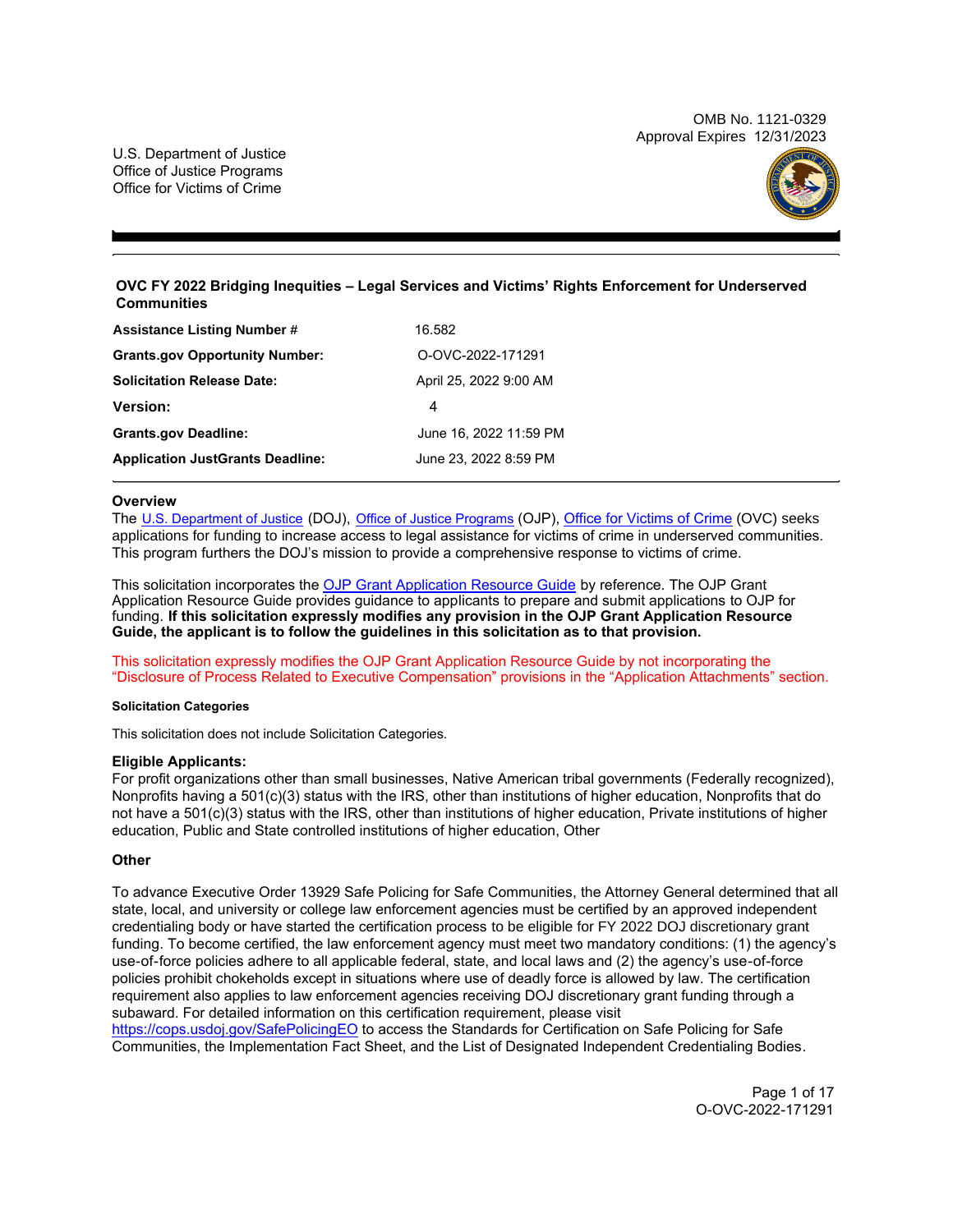<span id="page-1-0"></span>All recipients and subrecipients (including any for-profit organization) must forgo any profit or management fee.

OVC will consider applications under which two or more entities would carry out the federal award; however, only one entity may be the applicant. Any others must be proposed as subrecipients (subgrantees). For additional information on subawards, see the [OJP Grant Application Resource Guide.](https://www.ojp.gov/funding/Apply/Resources/Grant-App-Resource-Guide.htm)

OVC may elect to fund applications submitted under this FY 2022 solicitation in future fiscal years, dependent on, among other considerations, the merit of the applications and on the availability of appropriations.

# **Contact Information**

For technical assistance with submitting the Application for Federal Assistance standard form (SF)-424 and a Disclosure of Lobbying Activities form (SF-LLL) in Grants.gov, contact the Grants.gov Customer Support Hotline at 800-518-4726, 606-545-5035, [Grants.gov Customer Support,](https://www.grants.gov/web/grants/support.html) or [support@grants.gov.](mailto:support@grants.gov) The Grants.gov Support Hotline operates 24 hours a day, 7 days a week, except on federal holidays.

For technical assistance with submitting the full application in DOJ's Justice Grants System (JustGrants), contact the JustGrants Service Desk at 833-872-5175 or [JustGrants.Support@usdoj.gov](mailto:JustGrants.Support@usdoj.gov). The JustGrants Service Desk operates 5 a.m. to 9 p.m. eastern time Monday-Friday and 9 a.m. to 5 p.m. Saturday, Sunday, and Federal holidays.

For assistance with any other requirements of this solicitation, contact the OJP Response Center by telephone at 800-851-3420 or TTY: 301-240-6310 (hearing impaired only), or by email at grants@ncjrs.gov. The OJP Response Center hours of operation are 10:00 a.m. to 6:00 p.m., eastern time Monday–Friday, and 10:00 a.m. to 8:00 p.m. on the solicitation closing date.

# **Pre-Application Webinar**

OVC will conduct one pre-application webinar during which OVC staff will review the solicitation requirements and conduct a question and answer session with interested potential applicants. Participation is optional. When the webinar has been scheduled, the details and registration information will be available at [https://ovc.ojp.gov/funding/funding-webinars.](https://ovc.ojp.gov/funding/funding-webinars)

# **Submission Information**

Applications will be submitted to DOJ in two steps:

**Step 1:** The applicant must submit by the Grants.gov deadline the required Application for Federal Assistance standard form (SF)-424 and a Disclosure of Lobbying Activities (SF-LLL) form when they register in Grants.gov at<https://www.grants.gov/web/grants/register.html>. To register in Grants.gov, the applicant will need to ensure that its System for Award Management (SAM) registration is current.

**Step 2:** The applicant must then submit the **full application,** including attachments, in JustGrants at [JustGrants.usdoj.gov.](https://justicegrants.usdoj.gov/) To be considered timely, the full application must be submitted in JustGrants by the JustGrants application deadline. OJP encourages applicants to review the "How to Apply" section in the [OJP](https://www.ojp.gov/funding/apply/ojp-grant-application-resource-guide#apply) [Grant Application Resource Guide](https://www.ojp.gov/funding/apply/ojp-grant-application-resource-guide#apply) and the [JustGrants website](https://justicegrants.usdoj.gov/news) for more information, resources, and training.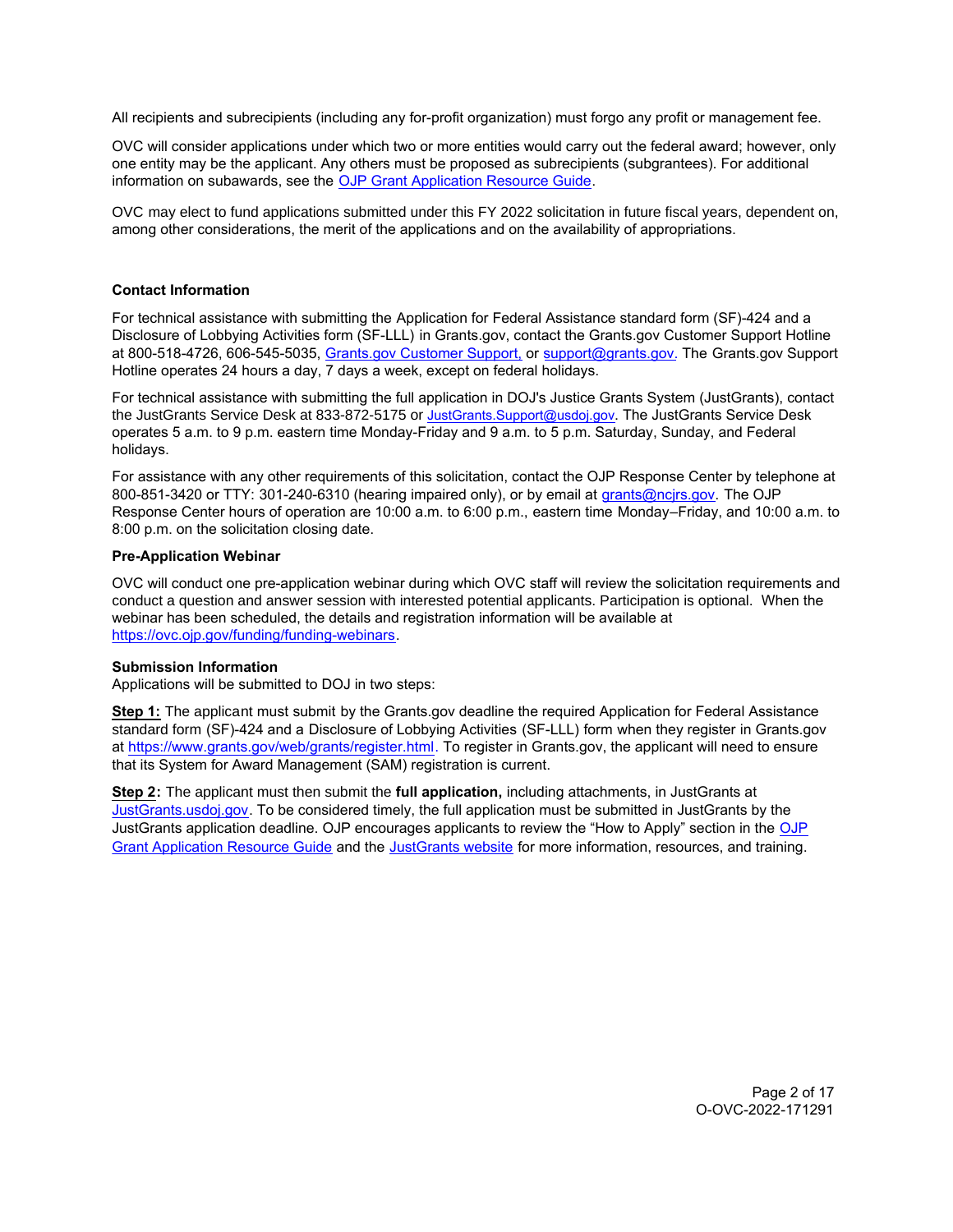# **Contents**

| Contact Information                                                                     | 2               |
|-----------------------------------------------------------------------------------------|-----------------|
| <b>Program Description</b>                                                              | 5               |
| Overview                                                                                | 5               |
| <b>Statutory Authority</b>                                                              | 5               |
| Specific Information                                                                    | 5               |
| Goals, Objectives, Deliverables, and Timeline                                           | 6               |
| Evidence-Based Programs or Practices                                                    | 6               |
| Information Regarding Potential Evaluation of Programs and Activities                   | 6               |
| <b>OJP Priority Areas</b>                                                               | 6               |
| <b>Federal Award Information</b>                                                        | $\overline{7}$  |
| Awards, Amounts and Durations                                                           | $\overline{7}$  |
| <b>Continuation Funding Intent</b>                                                      | $\overline{7}$  |
| Availability of Funds                                                                   | 8               |
| <b>Types of Awards</b>                                                                  | 8               |
| Financial Management and System of Internal Controls                                    | 8               |
| <b>Budget Information</b>                                                               | 8               |
| Cost Sharing or Matching Requirement                                                    | 8               |
| Pre-agreement Costs (also known as Pre-award Costs)                                     | 8               |
| Limitation on Use of Award Funds for Employee Compensation: Waiver                      | 8               |
| Prior Approval, Planning, and Reporting of Conference/Meeting/Training Costs            | 8               |
| Costs Associated with Language Assistance (if applicable)                               | 8               |
| <b>Eligibility Information</b>                                                          | 8               |
| Application and Submission Information                                                  | 9               |
| Information to Complete the Application for Federal Assistance (SF-424)                 | 9               |
| Standard Applicant Information (JustGrants 424 and General Agency Information)          | 9               |
| Proposal Abstract                                                                       | 9               |
| <b>Proposal Narrative</b>                                                               | 9               |
| Goals, Objectives, Deliverables, and Timeline                                           | 11              |
| <b>Budget and Associated Documentation</b>                                              | 11              |
| Budget Worksheet and Budget Narrative (Web-based Form)                                  | 11              |
| Indirect Cost Rate Agreement (if applicable)                                            | 11              |
| <b>Employee Compensation Waiver</b>                                                     | 11              |
| Financial Management Questionnaire (including applicant disclosure of high-risk status) | 11              |
| Disclosure of Process Related to Executive Compensation                                 | 11              |
| <b>Additional Application Components</b>                                                | 11              |
| <b>Tribal Authorizing Resolution</b>                                                    | 11              |
| Research and Evaluation Independence and Integrity Statement                            | 11              |
| Disclosures and Assurances                                                              | 12              |
| Disclosure of Lobbying Activities                                                       | 12 <sup>°</sup> |
| <b>DOJ Certified Standard Assurances</b>                                                | 12 <sup>2</sup> |
| Applicant Disclosure of Duplication in Cost Items                                       | 12 <sup>2</sup> |
| DOJ Certifications Regarding Lobbying; Debarment, Suspension and Other Responsibility   |                 |
| Matters; and Drug-Free Workplace Requirements                                           | 12              |
| Applicant Disclosure and Justification - DOJ High Risk Grantees (if applicable)         | 12 <sup>°</sup> |
| How to Apply                                                                            | 12 <sup>°</sup> |
| Submission Dates and Time                                                               | 12 <sup>°</sup> |
| Application Review Information                                                          | 13              |
|                                                                                         | Page 3 of 1     |

Page 3 of 17 O-OVC-2022-171291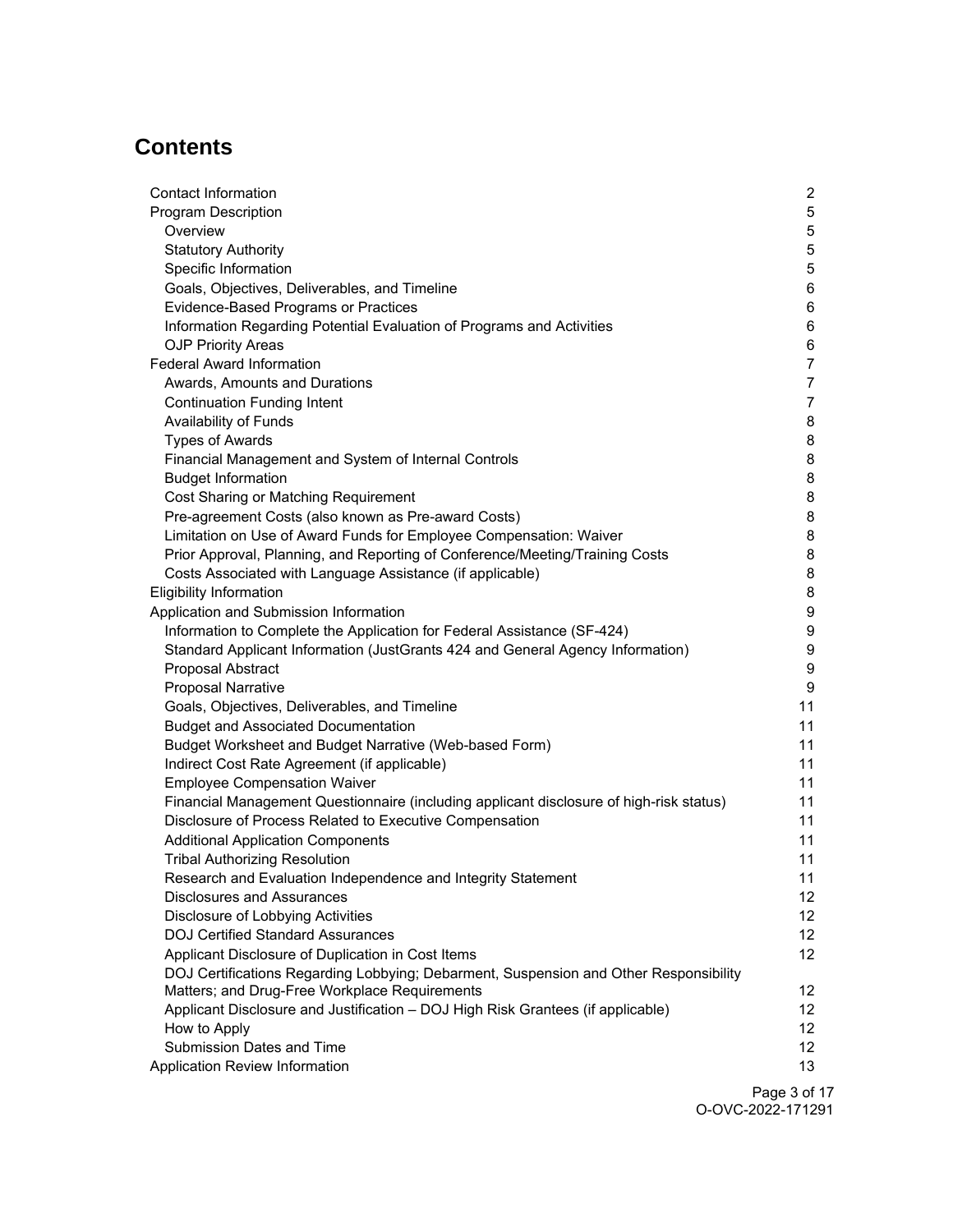| <b>Review Criteria</b>                                                  | 13 |
|-------------------------------------------------------------------------|----|
| <b>Review Process</b>                                                   | 14 |
| <b>Federal Award Administration Information</b>                         | 14 |
| <b>Federal Award Notices</b>                                            | 14 |
| Administrative, National Policy, and Other Legal Requirements           | 14 |
| Information Technology (IT) Security Clauses                            | 15 |
| General Information about Post-Federal Award Reporting Requirements     | 15 |
| Federal Awarding Agency Contact(s)                                      | 15 |
| Other Information                                                       | 15 |
| Freedom of Information and Privacy Act (5 U.S.C. 552 and 5 U.S.C. 552a) | 15 |
| Provide Feedback to OJP                                                 | 15 |
| <b>Performance Measures</b>                                             | 15 |
| <b>Application Checklist</b>                                            | 15 |
|                                                                         |    |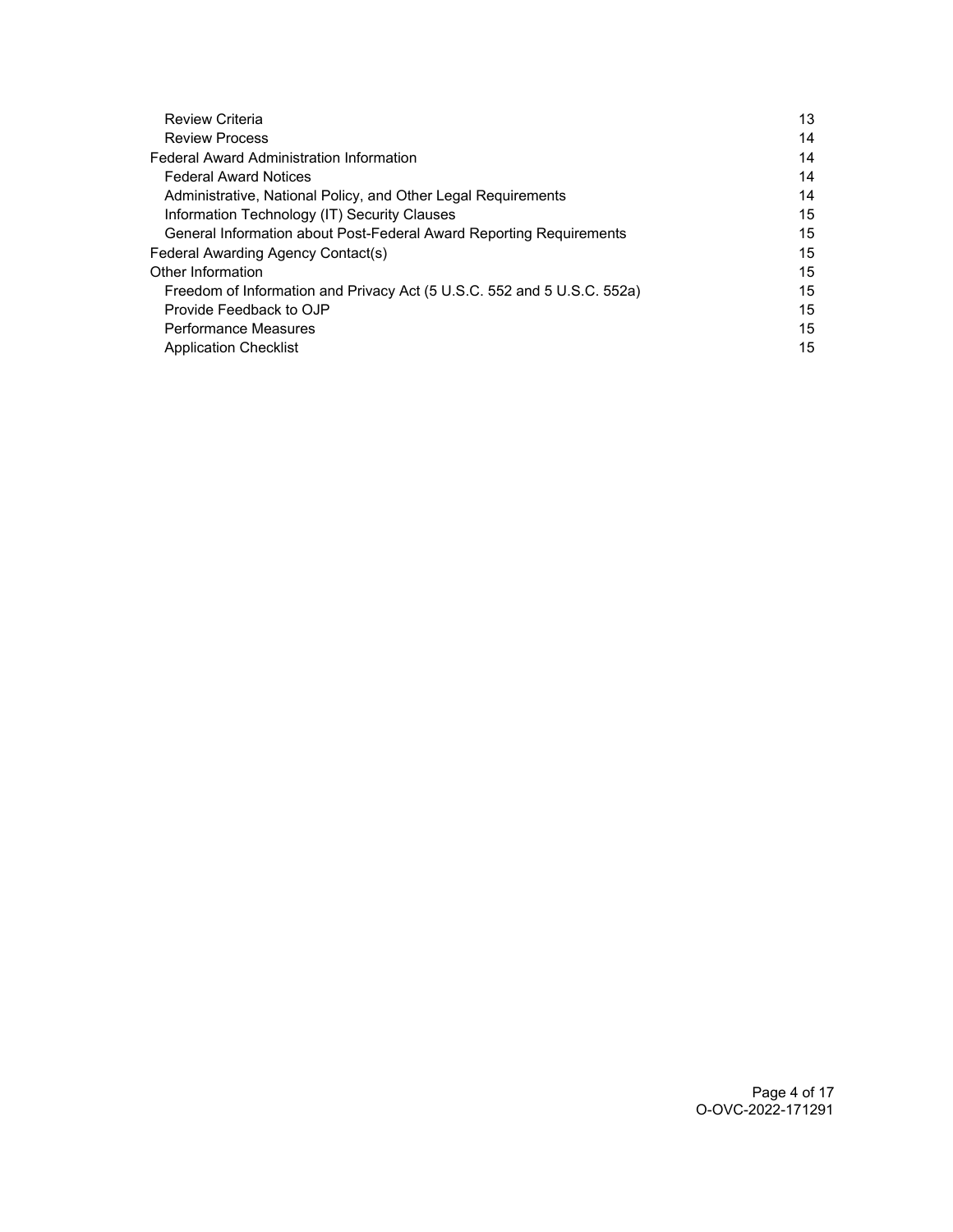# <span id="page-4-0"></span>**Program Description**

### **Overview**

OJP is committed to advancing work that promotes civil rights and racial equity, increases access to justice, supports crime victims and individuals impacted by the justice system, strengthens community safety and protects the public from crime and evolving threats and builds trust between law enforcement and the community.

In FY 2022, OVC will make applications a priority that document how the proposed project will address the needs of underserved victims, thereby improving access to justice. This program supports activities related to expanding access to legal assistance for victims of crime in underserved communities. Per [Executive Order 13985,](https://www.whitehouse.gov/briefing-room/presidential-actions/2021/01/20/executive-order-advancing-racial-equity-and-support-for-underserved-communities-through-the-federal-government/) the term "underserved community" refers to a population sharing a particular characteristic, as well as a geographic community, that has been systematically denied a full opportunity to participate in aspects of economic, social, and civic life or whose members have been historically underserved, marginalized, and adversely affected by inequality. Such communities include, among others, Black people, Hispanic and Latino/a/e people, Native American and other Indigenous peoples of North America (including Alaska Natives, Eskimos, and Aleuts), Asian Americans, Native Hawaiians, and Pacific Islanders.

This program also aligns with the May 18, 2021, Presidential Memorandum calling on federal agencies to expand access to legal counsel in both civil and criminal matters to ensure that people of color, individuals with low incomes, and other vulnerable populations have better access to legal services.

# **Statutory Authority**

34 U.S.C. § 20103(c)(1)(A) and (c)(3)(E)

# **Specific Information**

Legal services have been identified by survivors, service providers, advocates, state administrators, and other allied professionals as the number one need to help survivors rebuild their lives in the aftermath of crime [Vision [21: Transforming Victim Services Final Report](https://ovc.ojp.gov/sites/g/files/xyckuh226/files/media/document/Vision21_Report.pdf) (Vision 21 Final Report)]. For over 20 years, OVC has funded various successful legal assistance programs, including crime victims' rights clinics, coordinated legal networks that holistically meet the legal needs of survivors, and national programs that place attorneys at host organizations to represent crime victims.

This program builds on these legal services grants and supports a coordinating lead organization to competitively select approximately 20 legal fellows to be hosted by organizations across the nation and located in underserved communities, particularly those in Black, Indigenous and other People of Color (BIPOC) communities, to provide civil legal services to victims of crime, including elders. In addition, intensive training and technical assistance (TTA) will be provided to the legal fellows to expand their knowledge on legal issues and victims' rights enforcement, and to create opportunities for peer learning.

Fellowship expenses must include fellows' stipends, fringe costs, and travel; language access (translation/interpretation); and direct assistance to clients to facilitate their participation in their legal actions (e.g., transportation/childcare expenses to attend court appointments, etc.).

Legal fellows will provide representation in civil and administrative proceedings, at the appellate level to enforce crime victims' rights, and on collateral matters. Civil legal matters affecting a victim's recovery may include, but are not limited to, housing, consumer finance, civil matters related to domestic violence/sexual assault, family law, fraud/identity theft, immigration, financial exploitation, and other matters related to victims' rights and recovery. Tort and criminal defense matters are not allowed.

Applicants must demonstrate knowledge and understanding of civil legal representation and enforcement of crime victims' rights; have the capacity to implement national projects; and have experience in engaging, representing, and/or collaborating with BIPOC communities.

Applicants may propose to deliver intensive TTA themselves if they can demonstrate experience and competency in delivering TTA on civil legal matters and victims' rights, or applicants may include a partner organization as a subgrantee to meet the intensive training assistance requirements of this program.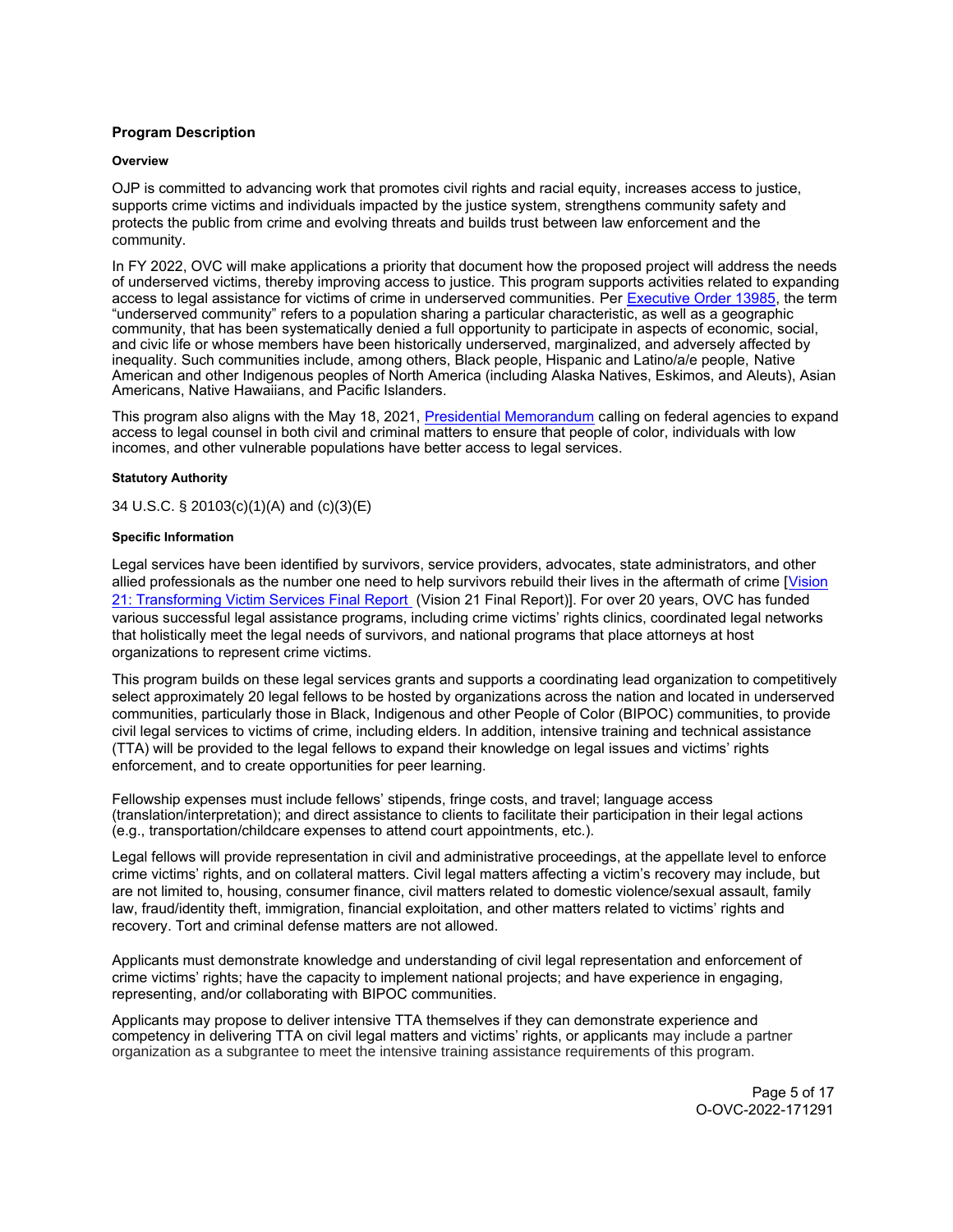#### <span id="page-5-0"></span>**Goals, Objectives, Deliverables, and Timeline**

The goal of this solicitation is to further OVC's efforts to increase legal assistance to crime victims in underserved communities to improve their access to legal services in order to better address their legal needs regarding victimization and to enforce victims' rights.

**Goal 1:** Competitively select approximately 20 legal fellows who will be placed in host organizations in underserved communities throughout the country, particularly those in BIPOC communities, to provide victims' rights enforcement and civil legal services to victims of crime in those communities. The legal fellowships will be for a 2-year term.

## **Objective**

This program will help bridge the gaps in accessing legal services that currently exist, particularly in underserved communities.

#### **Deliverables**

The award recipient will—

- 1. issue a competitive request for proposals for host organizations that will house the legal fellows.
- 2. select, in consultation with OVC, the organizations that will host the legal fellows.
- 3. execute and monitor subawards with selected host organizations.
- 4. host an annual meeting with all legal fellows.
- 5. provide technical assistance to host organizations with administrative/fellowship matters, as needed.

**Goal 2:** Provide intensive training and technical assistance (TTA) to the legal fellows.

#### **Objective**

Design training and technical assistance to enhance the fellows' knowledge on legal issues and best practices related to crime victimization and victims' rights enforcement, and to create opportunities for peer learning.

#### **Deliverables**

The TTA provider will—

- 1. execute and monitor the subaward with the selected TTA provider, if the applicant is not the organization that will deliver TTA.
- 2. convene regular meetings of the legal fellows.
- 3. compile policies, resources, training materials, and other resources developed under this program.
- 4. provide expert legal guidance and advice to the legal fellows on issues related to their legal representation and victims' rights enforcement, as applicable.
- 5. facilitate opportunities for peer learning.
- 6. submit reports on fellowship activities (including crime victim services, case types, and outcomes).
- 7. produce other deliverables as deemed necessary to accomplish the goals of this program.

The Goals, Objectives, and Deliverables are directly related to the performance measures that show the completed work's results, as discussed in the "Application and Submission Information" section.

#### **Evidence-Based Programs or Practices**

OJP strongly encourages the use of data and evidence in policymaking and program development for criminal justice, juvenile justice, and crime victim services. For additional information and resources on evidence-based programs or practices, see the [OJP Grant Application Resource Guide.](https://www.ojp.gov/funding/apply/ojp-grant-application-resource-guide#evidence-based)

#### **Information Regarding Potential Evaluation of Programs and Activities**

OJP may conduct or support an evaluation of the programs and activities funded under this solicitation. For additional information, see the [OJP Grant Application Resource Guide](https://www.ojp.gov/funding/apply/ojp-grant-application-resource-guide#potential-evaluation) section entitled "Information Regarding Potential Evaluation of Programs and Activities."

## **OJP Priority Areas**

The Department of Justice is committed to advancing work that promotes civil rights and racial equity, increases access to justice, supports crime victims and individuals impacted by the justice system, strengthens community

> Page 6 of 17 O-OVC-2022-171291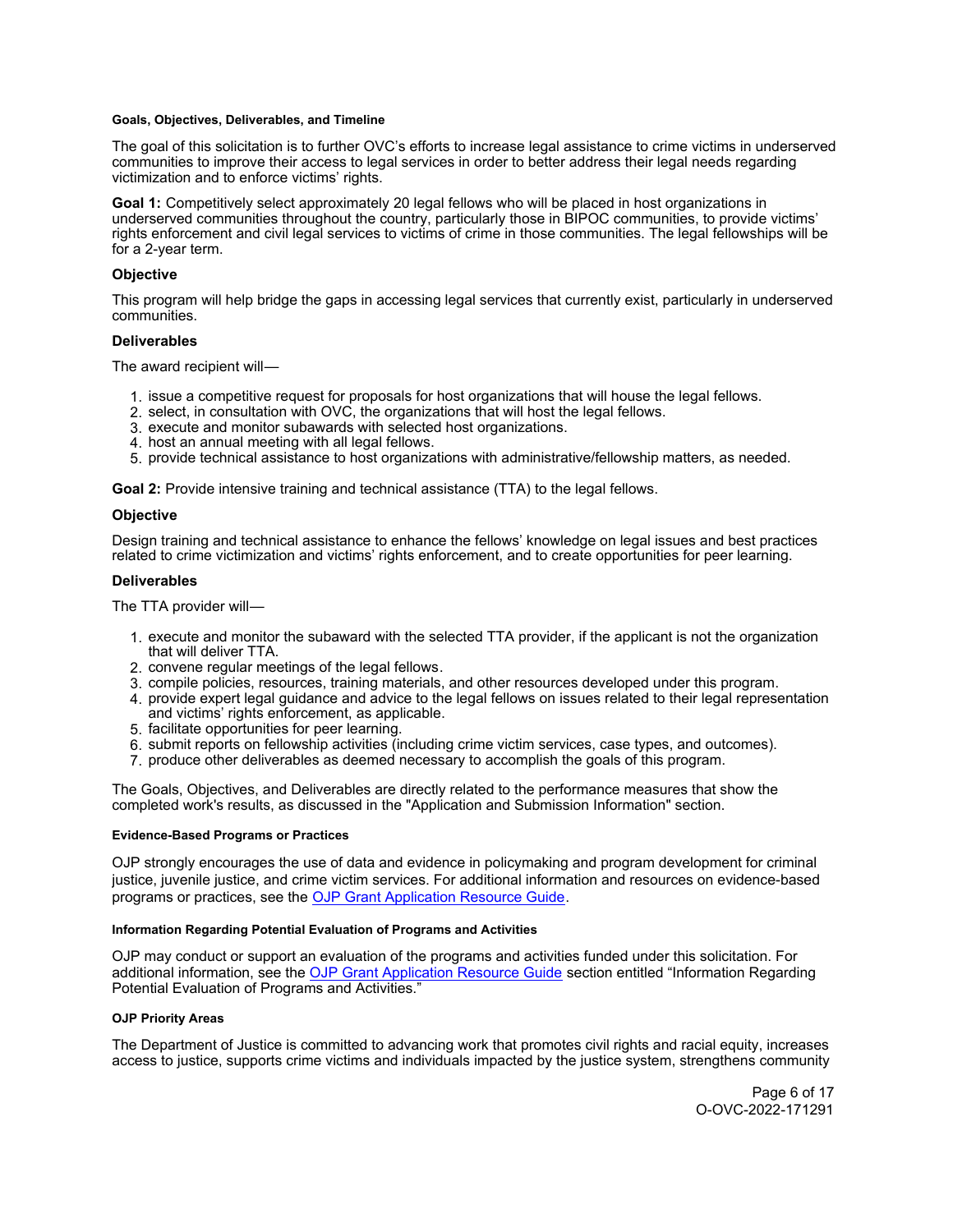<span id="page-6-0"></span>safety and protects the public from crime and evolving threats, and builds trust between law enforcement and the community.

1. Priority Considerations Supporting Executive Order 13985, *Advancing Racial Equity and Support for Underserved Communities Through the Federal Government*

Consistent with this Executive Order, the term "underserved community" refers to a population sharing a particular characteristic, as well as a geographic community, that has been systematically denied a full opportunity to participate in aspects of economic, social, and civic life or whose members have been historically underserved, marginalized, and adversely affected by inequality. Such communities include, among others, Black people, Hispanics and Latino/a/e people, Native American and other Indigenous peoples of North America (including Alaska Natives, Eskimos, and Aleuts), Asian Americans, Native Hawaiians, and Pacific Islanders.

In support of Executive Order 13985, OJP will:

A. Give priority consideration to applications that include project(s) that will promote racial equity and the removal of barriers to access and opportunity for communities that have been historically underserved, marginalized, and adversely affected by inequality, when making award decisions. To receive this consideration, the applicant must describe how the proposed project(s) will address potential

inequities and barriers to equal opportunity, and/or contribute to greater access to services for underserved and historically marginalized populations.

B. Give priority consideration to applicants that can demonstrate that their capabilities and competencies for implementing their proposed project(s) are enhanced because the applicant (or at least one proposed subrecipient that will receive at least 30% of the requested award funding, as demonstrated in the Budget Worksheet and Budget Narrative) identifies as a culturally specific organization. To receive this additional priority consideration, applicants must describe how being a culturally specific organization (or funding the culturally specific subrecipient organization(s)) will enhance their ability to implement the proposed project (s) and should also specify which culturally specific populations are intended or expected to be served or to have their needs addressed under the proposed project(s).

Culturally specific organizations are defined for purposes of this solicitation as private nonprofit or tribal organizations whose primary purpose as a whole is to provide culturally specific services to, among others, Black people, Hispanics and Latino/a/e people, Native American and other Indigenous peoples of North America (including Alaska Natives, Eskimos, and Aleuts), Asian Americans, Native Hawaiians, and/or Pacific Islanders.

Note: Addressing these priority areas is one of many factors that OJP considers in making funding decisions. Receiving priority consideration for one or more priority areas is not a guarantee of an award.

#### **Federal Award Information**

# **Solicitation Categories**

This solicitation does not include Solicitation Categories.

**Awards, Amounts and Durations** 

**Anticipated Number of Awards Anticipated Maximum Dollar Amount of Awards**  1 \$[5,000,000.00](https://5,000,000.00) \$5,000,000.00 \$5,000,000.00 \$5,000,000 \$5,000,000 \$5,000 \$5,000 \$

10/1/22 12:00 AM 36

**Period of Performance Start Date Period of Performance Duration (Months)** 

**Anticipated Total Amount to be Awarded Under Solicitation**  [\\$5,000,000.00](https://5,000,000.00) 

**Continuation Funding Intent**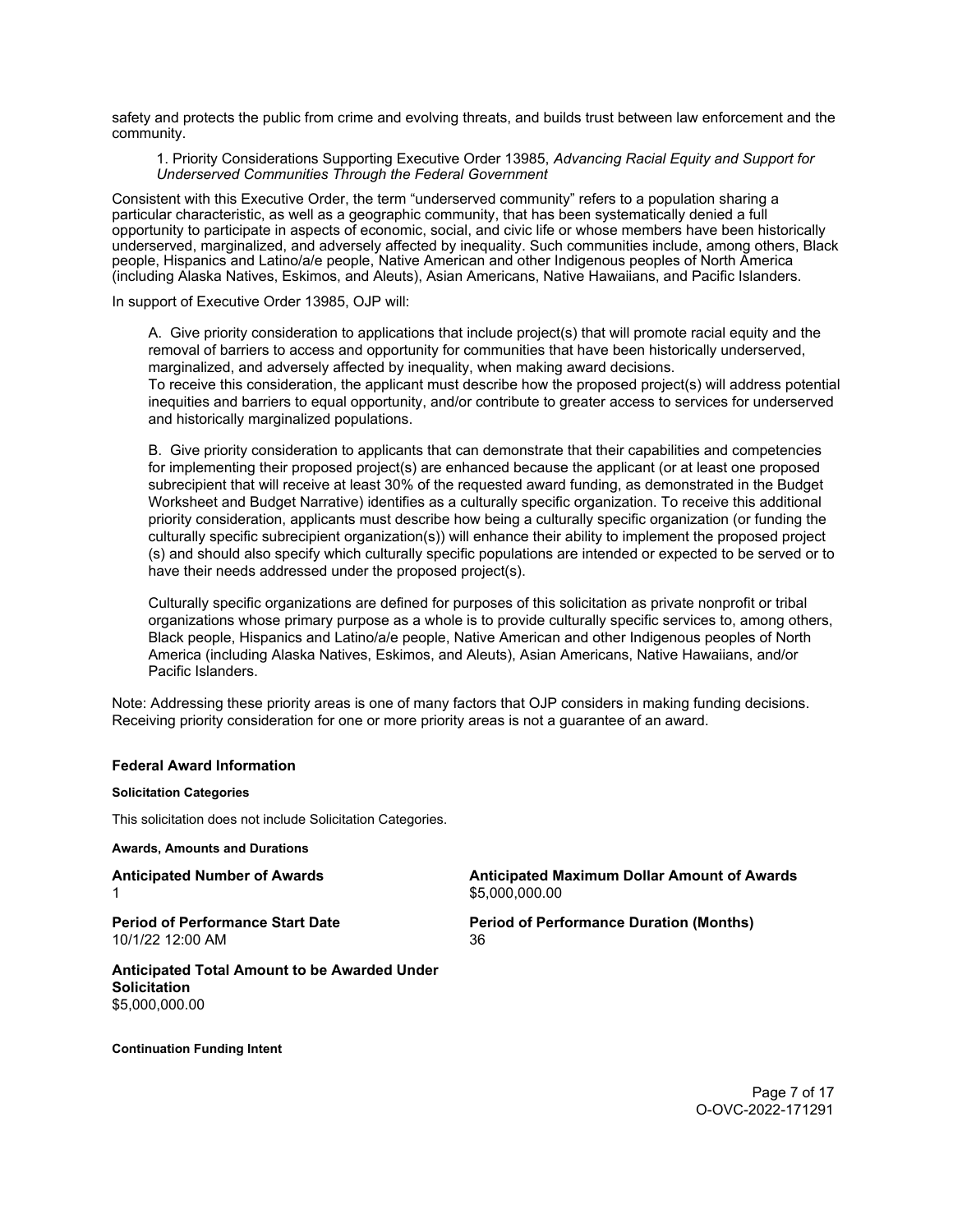<span id="page-7-0"></span>OVC may, in certain cases, provide additional funding in future years to awards made under this solicitation through continuation awards. OJP will consider, among other factors, OJP's strategic priorities, a recipient's overall management of the award, and the award-funded work's progress, when making continuation award decisions.

## **Availability of Funds**

This solicitation, and awards (if any are made) under this solicitation, are subject to the availability of appropriated funds and to any modifications or additional requirements that may be imposed by the agency or by law. In addition, nothing in this solicitation is intended to, and does not, create any right or benefit, substantive or procedural, enforceable at law or in equity by any party against the United States, its departments, agencies, or entities, its officers, employees, or agents, or any other person.

# **Types of Awards**

OVC expects to make awards under this solicitation as cooperative agreements, which provide for OJP to have substantial involvement in carrying out award activities. See the "Administrative, National Policy, and Other Legal Requirements" section of the [OJP Grant Application Resource Guide](https://ojp.gov/funding/Apply/Resources/Grant-App-Resource-Guide.htm) for additional information.

#### **Financial Management and System of Internal Controls**

Award recipients and subrecipients (including recipients or subrecipients that are pass-through entities) must, as described in the Part 200 Uniform Requirements as set out at 2 C.F.R. 200.303, comply with standards for financial and program management. See the [OJP Grant Application Resource Guide](https://www.ojp.gov/funding/apply/ojp-grant-application-resource-guide#fm-internal-controls) for additional information.

## **Budget Information**

See below.

#### **Cost Sharing or Matching Requirement**

This solicitation does not require a match.

#### **Pre-agreement Costs (also known as Pre-award Costs)**

See the [OJP Grant Application Resource Guide](https://www.ojp.gov/funding/apply/ojp-grant-application-resource-guide#pre-agreement-costs) information on Pre-agreement Costs (also known as Pre-award Costs).

# **Limitation on Use of Award Funds for Employee Compensation: Waiver**

See the [OJP Grant Application Resource Guide](https://www.ojp.gov/funding/apply/ojp-grant-application-resource-guide#limitation-use-award) information on the Limitation on Use of Award Funds for Employee Compensation; Waiver.

#### **Prior Approval, Planning, and Reporting of Conference/Meeting/Training Costs**

See the [OJP Grant Application Resource Guide](https://www.ojp.gov/funding/apply/ojp-grant-application-resource-guide#prior-approval) for information on Prior Approval, Planning, and Reporting of Conference/Meeting/Training Costs.

# **Costs Associated with Language Assistance (if applicable)**

See the [OJP Grant Application Resource Guide](https://www.ojp.gov/funding/apply/ojp-grant-application-resource-guide#costs-associated) for information on Costs Associated with Language Assistance.

# **Eligibility Information**

For eligibility information, see the solicitation cover page.

For information on cost sharing or match requirements, see the "Federal Award Information" section.

Page 8 of 17 O-OVC-2022-171291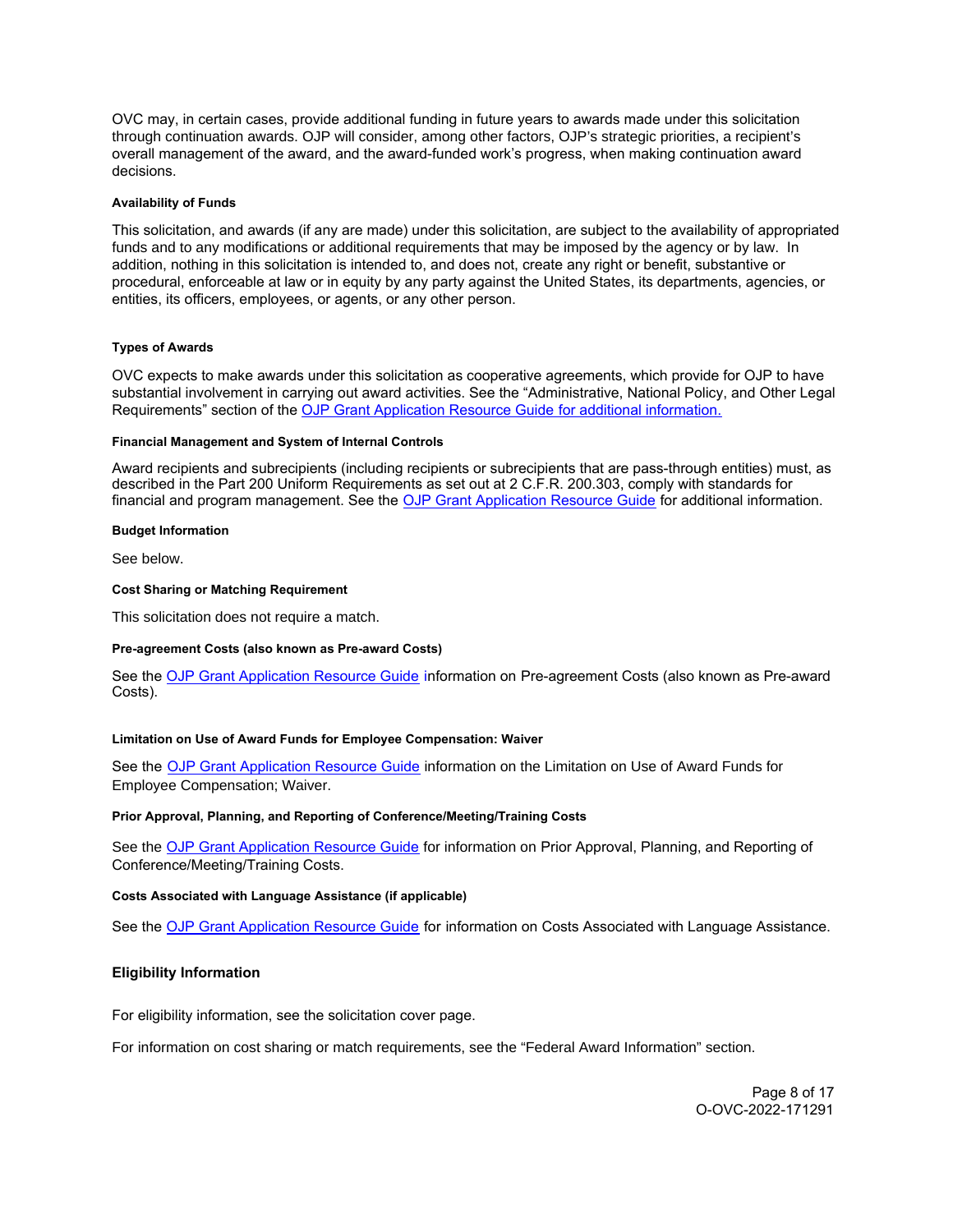# <span id="page-8-0"></span>**Application and Submission Information**

The following application elements **must** be included in the application to meet the basic minimum requirements to advance to peer review and receive consideration for funding:

- Proposal Abstract
- Proposal Narrative
- Budget Worksheet and Budget Narrative (Web-based Form) (The web-based form includes the budget details and the budget narrative.)

See the "Application Elements and Formatting Instructions" section of the [OJP Grant Application Resource Guide](https://www.ojp.gov/funding/apply/ojp-grant-application-resource-guide#application-elements)  for information on what happens to an application that does not contain all the specified elements or is nonresponsive to the scope of the solicitation*.* 

# **Information to Complete the Application for Federal Assistance (SF-424)**

The SF-424 must be submitted in [Grants.gov](https://Grants.gov). The SF-424 is a required standard form used as a cover sheet for submission of pre-applications, applications, and related information. See the [OJP Grant Application Resource](https://www.ojp.gov/funding/apply/ojp-grant-application-resource-guide#complete-application)  [Guide](https://www.ojp.gov/funding/apply/ojp-grant-application-resource-guide#complete-application) for additional information on completing the SF-424.

In Section 8F. of the SF-424, please include the name and contact information of the individual **who will complete the application in JustGrants**. JustGrants will use this information *(email address)* to assign the application to this user in JustGrants.

**Intergovernmental Review:** This solicitation ("funding opportunity") **is not** subject to [Executive Order 12372.](https://www.archives.gov/federal-register/codification/executive-order/12372.html) (In completing the SF-424, an applicant is to answer question 19 by selecting the response that the "Program is not covered by E.O. 12372.")

# **Standard Applicant Information (JustGrants 424 and General Agency Information)**

The Standard Applicant Information section of the JustGrants application is pre-populated with the SF-424 data submitted in [Grants.gov](https://Grants.gov). The applicant will need to review the Standard Applicant Information in JustGrants and make edits as needed. Within this section, the applicant will need to: add zip codes for areas affected by the project; confirm its Authorized Representative; and verify and confirm the organization's unique entity identifier, legal name, and address.

# **Proposal Abstract**

A proposal abstract (no more than 400 words) summarizing the proposed project, including the purpose of the project, primary activities, expected outcomes, the service area, intended beneficiaries and subrecipients (if known), will be completed in the JustGrants web-based form. This abstract should be written in the third person and will be made publicly available on the OJP website if the project is awarded. If you are requesting priority consideration, please indicate the priority area you are applying under.

#### **Proposal Narrative**

The proposal narrative should be submitted as an attachment in JustGrants. The attached document should be double-spaced, using a standard 12-point font; have no less than 1-inch margins; and should not exceed 20 pages. Pages should be numbered and submitted as an attachment*.* If the proposal narrative fails to comply with these length restrictions, OVC may consider such noncompliance in peer review and in final award decision.

The following sections must be included as part of the proposal narrative:

a. Statement of the Problem

This section must—

- 1. describe the problem to be addressed.
- 2. describe the communities to be served.
- 3. identify relevant underserved communities in the proposed geographic area (e.g., community data, Census data, client data).

Page 9 of 17 O-OVC-2022-171291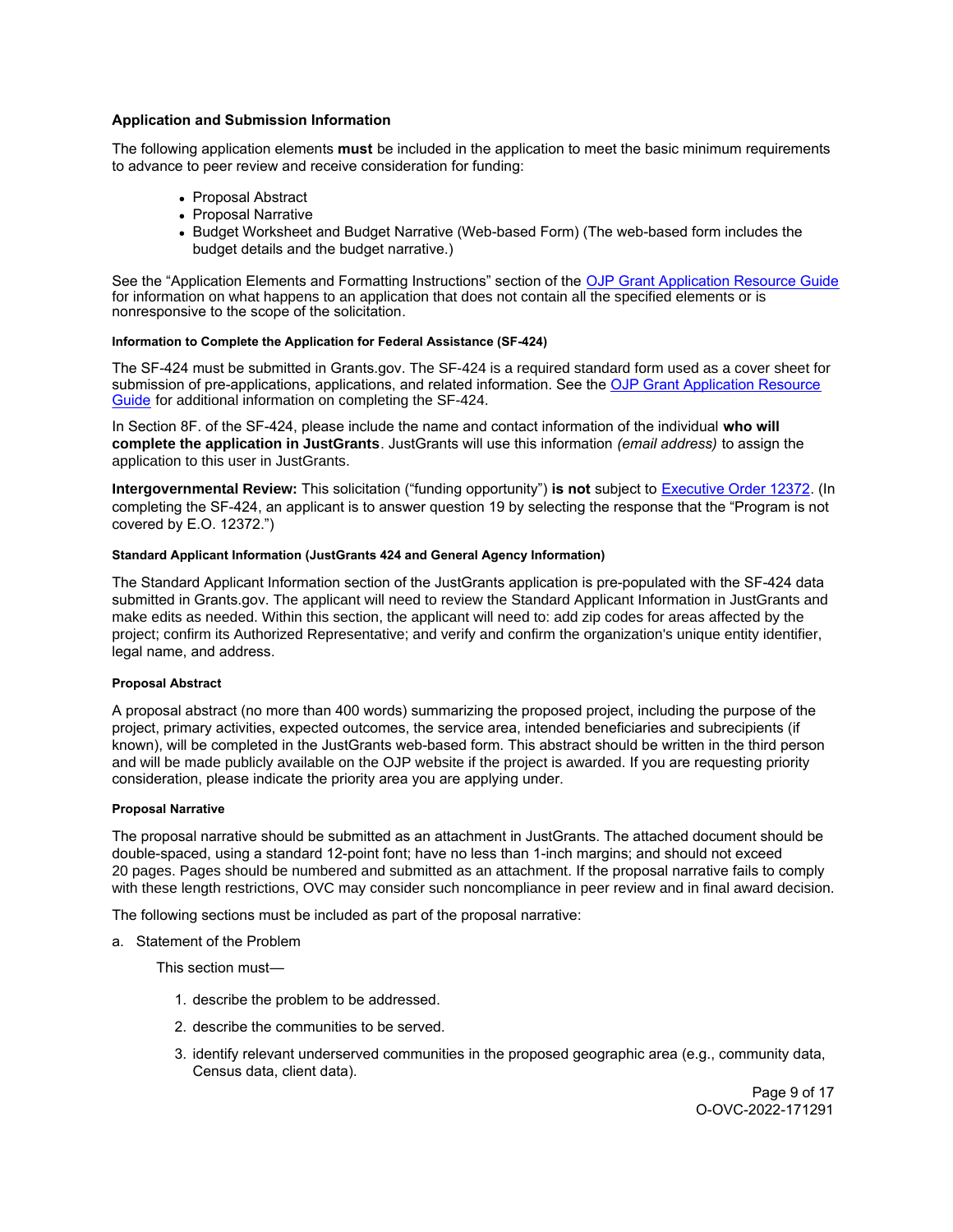4. cite data or evidence to support the proposed project.

# b. Project Design and Implementation

If the applicant is seeking priority consideration for Priority 1(A), it should address in this section how the proposed project(s) will promote racial equity and/or the removal of barriers to access and opportunity, and/or contribute to greater access to services, for communities that have been historically underserved, marginalized, and adversely affected by inequality.

The application must provide a clear link between the proposed activities and the need identified in the "Description of the Issue/Statement of the Problem" section above. This section must—

- 1. describe, in detail, specific activities necessary for accomplishing each goal and objective of the proposed project. Include a timeline that identifies a timeframe for all the tasks and activities to be completed.
- 2. identify which underserved communities will be targeted through the proposed project.
- 3. describe the eligibility requirements and process for selecting subrecipients under the award.
- 4. describe how the applicant will work with key partners, stakeholders, and subawardees who will assist in implementing the proposed program.

# c. Capabilities and Competencies

Applicants must describe their experience with managing federal grants that support legal services for victims of crime. They must also explain how the organizations and individuals identified to implement the proposed program (either project staff or partners) have the capacity and experience to implement project activities, including the expertise necessary to implement projects with the identified underserved and/or culturally specific communities.

If the applicant is seeking priority consideration under Priority 1, it should describe within this section how being a culturally specific organization (or funding a culturally specific subrecipient organization at a minimum of 30% of the project budget) will enhance its ability to implement the proposed project(s) and should also specify which culturally specific populations are intended or expected to be served or have their needs addressed under the proposed project(s).

# d. Plan for Collecting the Data Required for this Solicitation's Performance Measures

Describe the process for measuring project performance. Identify who will collect the data; who will be responsible for performance measurements; and how the information will be used to guide and evaluate the project's impact. Describe the process for accurately reporting data.

Note: Applicants are not required to submit performance data with the application. Rather, performance measure information is included as an alert that successful applicants will be required to submit performance data as part of each award's reporting requirements.

OJP will require each successful applicant to submit regular performance data that show the completed work's results. The performance data directly relate to the goals, objectives, and deliverables identified in the "Goals, Objectives, and Deliverables" discussion. Applicants can visit OJP's performance measurement page at [www.ojp.gov/performance](https://www.ojp.gov/performance) for an overview of performance measurement activities at OJP.

OVC will require award recipients to submit performance measure data quarterly in the Performance Measurement Tool, along with additional data performance measures designed for this program; and separately submit a semiannual performance report in JustGrants. Examples of the performance measure questionnaire can be found at [https://ovc.ojp.gov/funding/performance-measures-overview.](https://ovc.ojp.gov/funding/performance-measures-overview) OVC will provide further guidance on the post-award submission process, if selected for award.

# **Note on Project Evaluations**

An applicant that proposes to use award funds through this solicitation to conduct project evaluations must follow

Page 10 of 17 O-OVC-2022-171291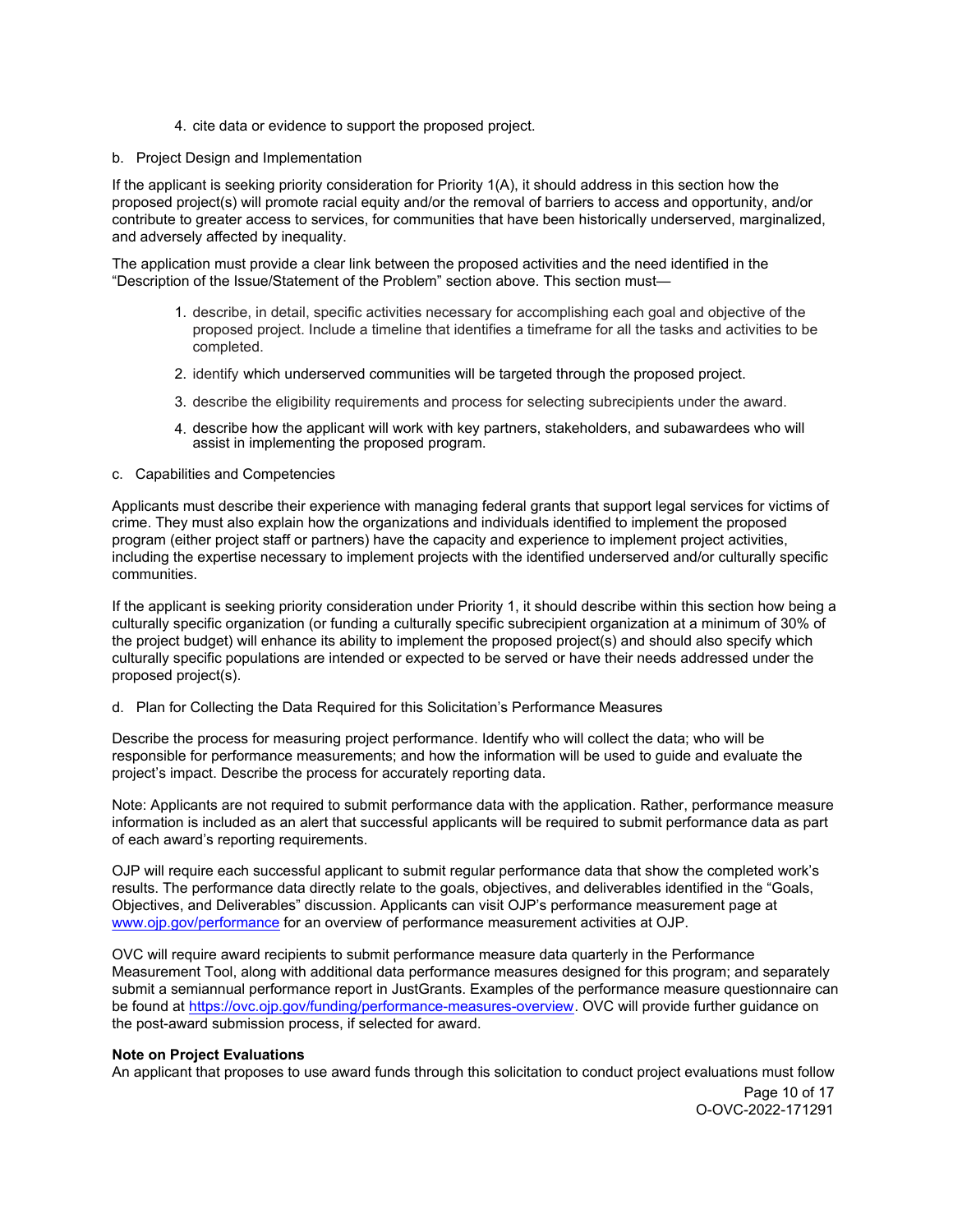<span id="page-10-0"></span>the guidance in the "Note on Project Evaluations" section in the [OJP Grant Application Resource Guide.](https://www.ojp.gov/funding/apply/ojp-grant-application-resource-guide#project-evaluations)

#### **Goals, Objectives, Deliverables, and Timeline**

Applicants will submit the program's goals, objectives, deliverables, and timelines in the JustGrants web-based form.

## **Budget and Associated Documentation**

See below.

#### **Budget Worksheet and Budget Narrative (Web-based Form)**

The applicant will complete the JustGrants web-based budget form. See the [OJP Grant Application Resource](https://www.ojp.gov/funding/apply/ojp-grant-application-resource-guide#budget-prep)  [Guide](https://www.ojp.gov/funding/apply/ojp-grant-application-resource-guide#budget-prep) for additional information.

If the applicant is seeking priority consideration under Priority 1 based on the identification of at least one proposed subrecipient as a culturally specific organization, the proposed funding for the subrecipient in the webbased budget form **must be a minimum of 30% of award funding.** 

The budget narrative must also describe how the activities that will be funded with the (minimum) 30% of award funding provided to the subrecipient **specifically relate to the priority consideration requested under Priority 1** and described in the Capabilities and Competencies section of the application.

#### **Indirect Cost Rate Agreement (if applicable)**

The applicant will submit its indirect cost rate agreement by uploading it as an attachment in JustGrants. See the [OJP Grant Application Resource Guide](https://www.ojp.gov/funding/apply/ojp-grant-application-resource-guide#indirect-cost) for additional information.

#### **Employee Compensation Waiver**

See the [OJP Grant Application Resource Guide](https://www.ojp.gov/funding/apply/ojp-grant-application-resource-guide#limitation-use-award) for information on the Limitation on Use of Award Funds for Employee Compensation; Waiver.

# **Financial Management Questionnaire (including applicant disclosure of high-risk status)**

The applicant will download the questionnaire, complete it, and submit it by uploading it as an attachment in JustGrants. See the [OJP Grant Application Resource Guide](https://www.ojp.gov/funding/apply/ojp-grant-application-resource-guide#fm-internal-controls-questionnaire) for the link to the questionnaire and additional information.

#### **Disclosure of Process Related to Executive Compensation**

This solicitation expressly modifies the OJP Grant Application Resource Guide by not incorporating its "Disclosure of Process Related to Executive Compensation" provisions. Applicants to this solicitation are not required to provide this disclosure.

#### **Additional Application Components**

Applicants will attach the additional requested documentation in JustGrants.

#### **Tribal Authorizing Resolution**

An application in response to this solicitation may require inclusion of tribal authorizing documentation as an attachment. If applicable, the applicant will submit the tribal authorizing documentation by uploading it as an attachment in JustGrants. See the [OJP Grant Application Resource Guide](https://www.ojp.gov/funding/apply/ojp-grant-application-resource-guide#tribal-authorizing-resolution) for information on tribal authorizing resolutions.

#### **Research and Evaluation Independence and Integrity Statement**

If an application proposes research (including research and development) and/or evaluation, the applicant must

Page 11 of 17 O-OVC-2022-171291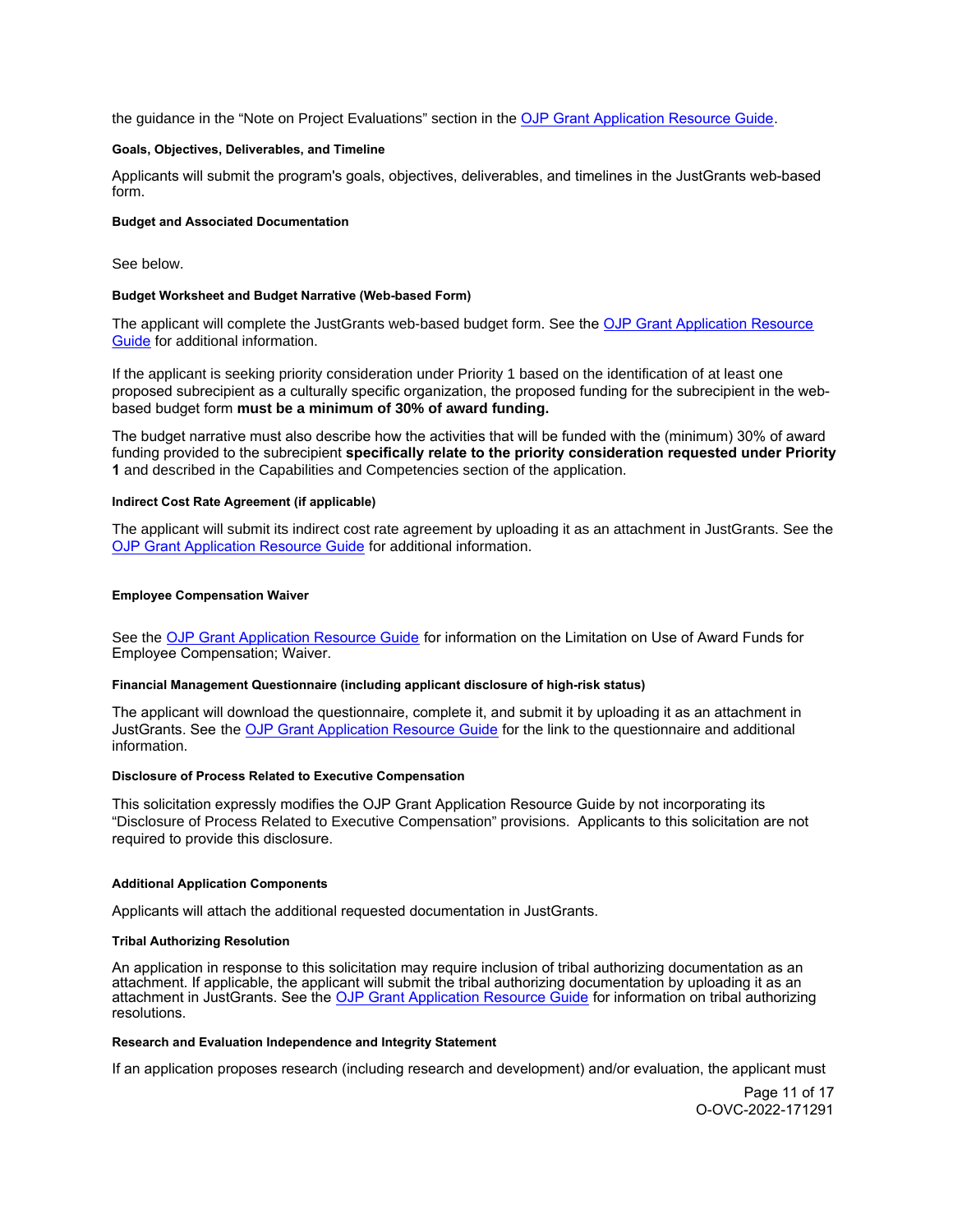<span id="page-11-0"></span>demonstrate research/evaluation independence and integrity, including appropriate safeguards, before it may receive award funds. The applicant will submit documentation of its research and evaluation independence and integrity by uploading it as an attachment in JustGrants. For additional information, see the [OJP Grant](https://www.ojp.gov/funding/apply/ojp-grant-application-resource-guide#research-evaluation)  [Application Resource Guide.](https://www.ojp.gov/funding/apply/ojp-grant-application-resource-guide#research-evaluation)

#### **Disclosures and Assurances**

The applicant will address the following disclosures and assurances.

#### **Disclosure of Lobbying Activities**

Complete and submit the SF-LLL in [Grants.gov.](https://Grants.gov) See the [OJP Grant Application Resource Guide](https://www.ojp.gov/funding/apply/ojp-grant-application-resource-guide#disclosure-lobby) for additional information.

#### **DOJ Certified Standard Assurances**

Review and accept the DOJ Certified Standard Assurances in JustGrants. See the [OJP Grant Application](https://www.ojp.gov/funding/apply/ojp-grant-application-resource-guide#administrative)  [Resource Guide](https://www.ojp.gov/funding/apply/ojp-grant-application-resource-guide#administrative) for additional information.

#### **Applicant Disclosure of Duplication in Cost Items**

Complete the JustGrants web-based Applicant Disclosure of Duplication in Cost Items form. See the [OJP Grant](https://www.ojp.gov/funding/apply/ojp-grant-application-resource-guide#applicant-disclosure-pending-applications)  [Application Resource Guide](https://www.ojp.gov/funding/apply/ojp-grant-application-resource-guide#applicant-disclosure-pending-applications) for additional information.

# **DOJ Certifications Regarding Lobbying; Debarment, Suspension and Other Responsibility Matters; and Drug-Free Workplace Requirements**

Review and accept the DOJ Certified Certifications Regarding Lobbying; Debarment, Suspension and Other Responsibility Matters; Drug-Free Workplace Requirements; Law Enforcement and Community Policing in JustGrants. See the [OJP Grant Application Resource Guide](https://www.ojp.gov/funding/apply/ojp-grant-application-resource-guide#administrative) for additional information.

#### **Applicant Disclosure and Justification – DOJ High Risk Grantees (if applicable)**

If applicable, submit the DOJ High Risk Disclosure and Justification as an attachment in JustGrants. A DOJ High Risk Grantee is an award recipient that has received a DOJ High Risk designation based on a documented history of unsatisfactory performance, financial instability, management system or other internal control deficiencies, or noncompliance with award terms and conditions on prior awards, or that is otherwise not responsible. See the [OJP Grant Application Resource Guide](https://www.ojp.gov/funding/apply/ojp-grant-application-resource-guide) for additional information.

#### **How to Apply**

Step 1: The applicant must submit the **SF-424** and **SF-LLL** in [Grants.gov](https://Grants.gov) at [https://www.grants.gov/web/grants/register.html.](https://www.grants.gov/web/grants/register.html)

Step 2: The applicant must then submit the **full application,** including attachments, in JustGrants in [JustGrants.usdoj.gov.](https://justicegrants.usdoj.gov/)

For additional information, see the "How to Apply" section in the [OJP Grant Application Resource Guide](https://www.ojp.gov/funding/apply/ojp-grant-application-resource-guide#apply) and the [DOJ Application Submission Checklist.](https://justicegrants.usdoj.gov/sites/g/files/xyckuh296/files/media/document/appln-submission-checklist.pdf)

#### **Submission Dates and Time**

The **SF-424 and the SF-LLL** must be submitted in [Grants.gov](https://Grants.gov) by 11:59 p.m. eastern time on June 16, 2022.

The **full application** must be submitted in JustGrants by 8:59 p.m. eastern time on June 23, 2022.

OJP urges applicants to submit their [Grants.gov](https://Grants.gov) and JustGrants submissions prior to the due dates to allow sufficient time to correct errors and resubmit by the submission deadlines if a rejection notification is received. To be considered timely, the **full application** must be submitted in JustGrants by the JustGrants application deadline.

#### **Experiencing Unforeseen Technical Issues**

Page 12 of 17 O-OVC-2022-171291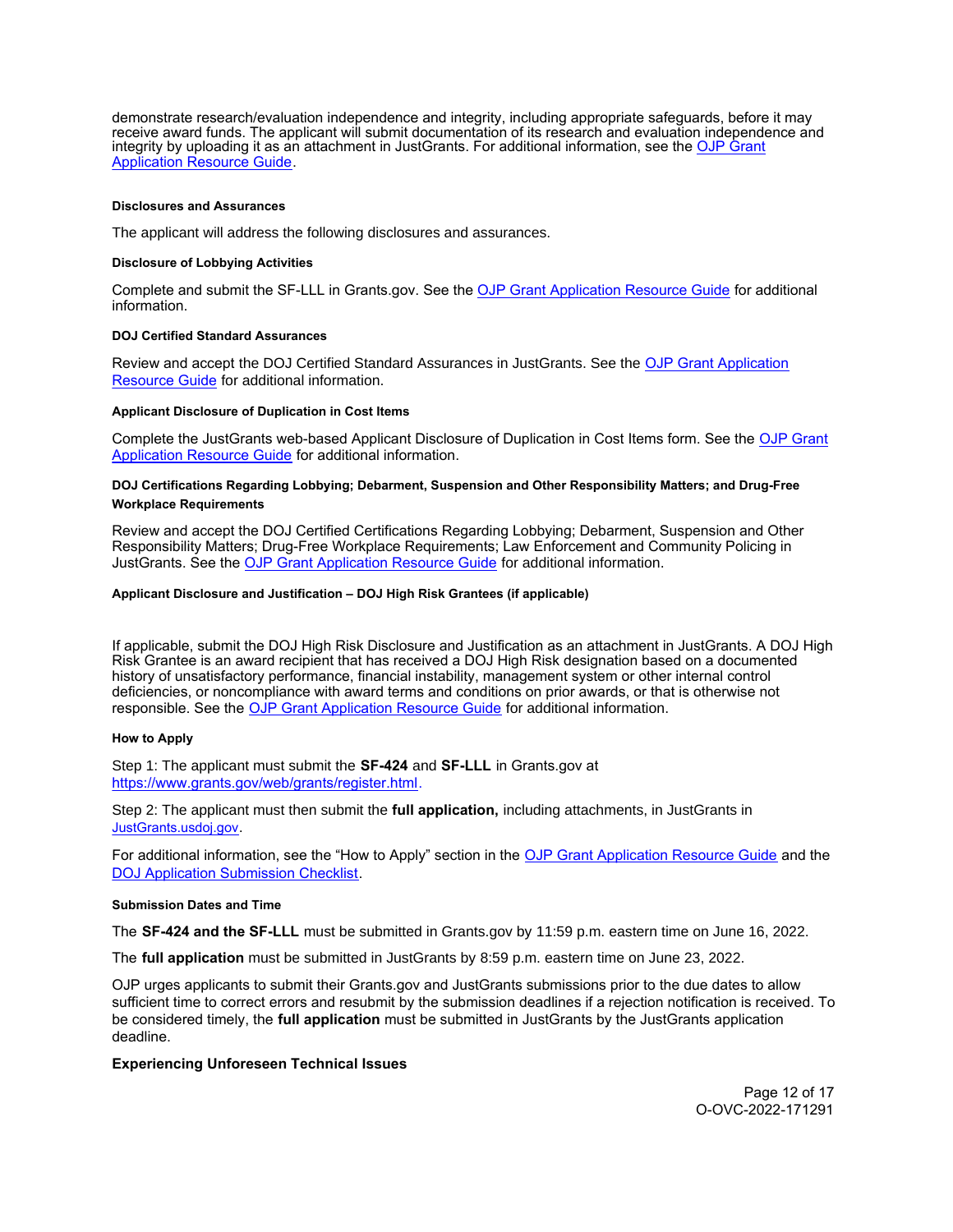<span id="page-12-0"></span>An applicant that experiences unforeseen SAM.gov, [Grants.gov,](https://Grants.gov) or JustGrants technical issues beyond its control that prevent application submission by the deadline, must demonstrate all efforts in requesting technical support in order to submit an application by the deadline. Technical support is available via phone and email to the applicable SAM.gov, [Grants.gov,](https://Grants.gov) or JustGrants support centers or service desks in which an applicant received a ticket number for resolution. If an applicant misses a deadline due to unforeseen technical difficulties, the applicant may request a waiver to submit an application after the deadline. *Note: If an applicant does not submit all the required [Grants.gov](https://Grants.gov) forms by the [Grants.gov](https://Grants.gov) deadline, the applicant will not be able to proceed to the JustGrants portion of the application process.* 

An applicant experiencing technical difficulties with the following systems must contact the associated support desk indicated below to report the technical issue and receive a tracking number:

- [Grants.gov](https://Grants.gov)  contact the [Grants.gov Customer Support Hotline](https://www.grants.gov/web/grants/support.html)
- SAM.gov contact the [SAM Help Desk \(Federal Service Desk\)](https://www.fsd.gov/gsafsd_sp)
- JustGrants contact the JustGrants Support Desk at [JustGrants.Support@usdoj.gov](mailto:JustGrants.Support@usdoj.gov) or 833–872–5175

An applicant requesting a waiver to submit a late application must document their request for technical assistance in an email to the OJP Response Center at [grants@ncjrs.gov](mailto:grants@ncjrs.gov) **within 24 hours after the application deadline** to request approval to submit its application after the deadline. If an applicant has technical issues with [Grants.gov,](https://Grants.gov) the applicant must contact the OJP Response Center within 24 hours of the [Grants.gov](https://Grants.gov) deadline to request approval to submit after the deadline. Waiver requests to submit after the submission deadline must:

- Describe the technical difficulties experienced;
- Include a timeline of the applicant's submission efforts (e.g., what date and time did the error occur, what date and time was action taken to resolve the issue and resubmit; and what date and time did support representatives respond)
- Include an attachment(s) of the complete grant application and all required documentation and material; and
- Include the applicant's Unique Entity Identifier (UEI), any applicable SAM.gov tracking number(s), [Grants.gov](https://Grants.gov) Help Desk, and JustGrants Support Desk Ticket Numbers.

OJP will review each request for late submission and required supporting documentation and notify the applicant whether the request has been approved or denied. For more details on the waiver process, OJP encourages applicants to review the "Experiencing Unforeseen Technical Issues" section in the [OJP Grant Application](https://www.ojp.gov/funding/apply/ojp-grant-application-resource-guide#experiencing-unforeseen-technical-issues)  [Resource Guide](https://www.ojp.gov/funding/apply/ojp-grant-application-resource-guide#experiencing-unforeseen-technical-issues).

# **Application Review Information**

# **Review Criteria**

Applications that meet the basic minimum requirements will be evaluated by peer reviewers. Applications will be evaluated on how the proposed project/program addresses the following criteria:

- 1. Statement of the Problem/Description of the Issue (10%) evaluate the applicant's understanding of the program/issue to be addressed.
- 2. Project Design and Implementation (35%) evaluate the adequacy of the proposal, including the goals, objectives, timelines, milestones, and deliverables.
- 3. Capabilities and Competencies (30%) evaluate the administrative and technical capacity of the applicant to successfully accomplish the goals and objectives.
- 4. Plan for Collecting the Data Required for this Solicitation's Performance Measures (10%) evaluate the applicant's understanding of the performance data reporting requirements and the plan for collecting the required data.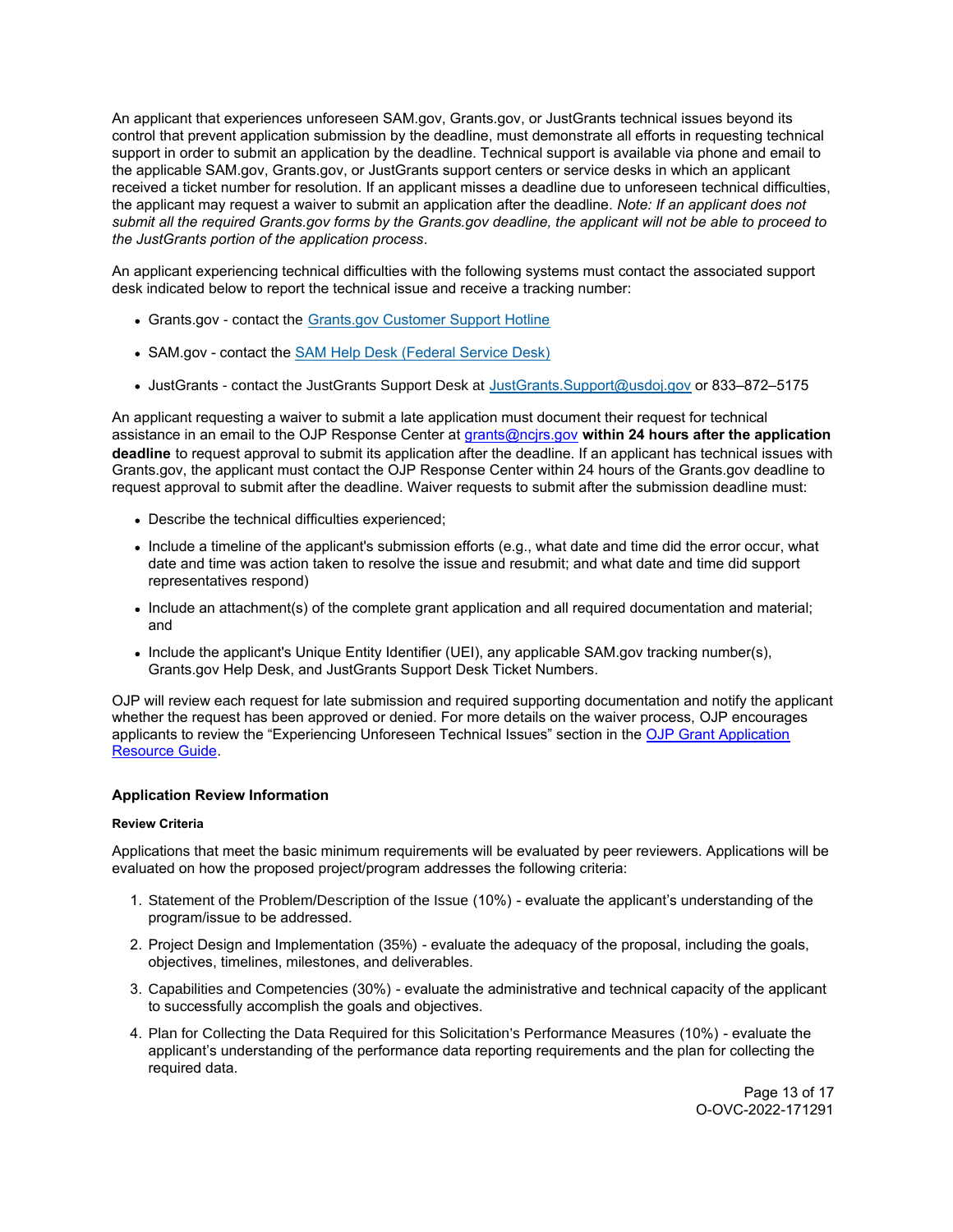<span id="page-13-0"></span>5. Budget (15%) - evaluate for completeness, cost effectiveness, and allowability (e.g., reasonable, allocable, and necessary for project activities).

# **Other Review Criteria/Factors**

Other important considerations for OVC include geographic diversity, strategic priorities (specifically including, but not limited to, the priority area already mentioned), available funding, past performance*,* and the extent to which the Budget Worksheet and Budget Narrative (web-based form) accurately explain project costs that are reasonable, necessary, and otherwise allowable under federal law and applicable federal cost principles.

#### **Review Process**

Applications submitted under this solicitation that meet the basic minimum requirements, will be evaluated for technical merit by a peer review panel(s) in accordance with OJP peer review policy and procedures using the review criteria listed above.

OJP screens applications to ensure they meet the basic minimum requirements prior to conducting the peer review. Although specific requirements may vary, the following are common requirements applicable to all OJP solicitations:

- The application must be submitted by an eligible type of applicant.
- The application must request funding within programmatic funding constraints (if applicable).
- The application must be responsive to the scope of the solicitation.
- The application must include all items necessary to meet the basic minimum requirements.

Pursuant to the Part 200 Uniform Requirements, before award decisions are made, OJP also reviews information related to the degree of risk posed by the applicant. Among other things to help assess whether an applicant with one or more prior federal awards has a satisfactory record with respect to performance, integrity, and business ethics, OJP checks whether the applicant is listed in SAM as excluded from receiving a federal award.

In addition, if OJP anticipates that an award will exceed \$250,000 in federal funds, OJP also must review and consider any information about the applicant that appears in the non-public segment of the integrity and performance system accessible through SAM (currently, the Federal Awardee Performance and Integrity Information System, FAPIIS).

**Important note on FAPIIS:** An applicant may review and comment on any information about itself that currently appears in FAPIIS and was entered by a federal awarding agency. OJP will consider such comments by the applicant, in addition to the other information in FAPIIS, in its assessment of the risk posed by the applicant.

Absent explicit statutory authorization or written delegation of authority to the contrary, all final award decisions will be made by the Assistant Attorney General, who may consider not only peer review ratings and OVC recommendations, but also other factors as indicated in this section.

#### **Federal Award Administration Information**

#### **Federal Award Notices**

See the [OJP Grant Application Resource Guide](https://www.ojp.gov/funding/apply/ojp-grant-application-resource-guide#federal-award-notices) for information on award notifications and instructions.

# **Administrative, National Policy, and Other Legal Requirements**

If selected for funding, in addition to implementing the funded project consistent with the OJP-approved application, the recipient must comply with all award conditions and all applicable requirements of federal statutes and regulations, including the applicable requirements referred to in the assurances and certifications executed in connection with award acceptance. For additional information on these legal requirements, see the "Administrative, National Policy, and Other Legal Requirements" section in the [OJP Grant Application Resource](https://www.ojp.gov/funding/apply/ojp-grant-application-resource-guide#administrative)  [Guide.](https://www.ojp.gov/funding/apply/ojp-grant-application-resource-guide#administrative)

> Page 14 of 17 O-OVC-2022-171291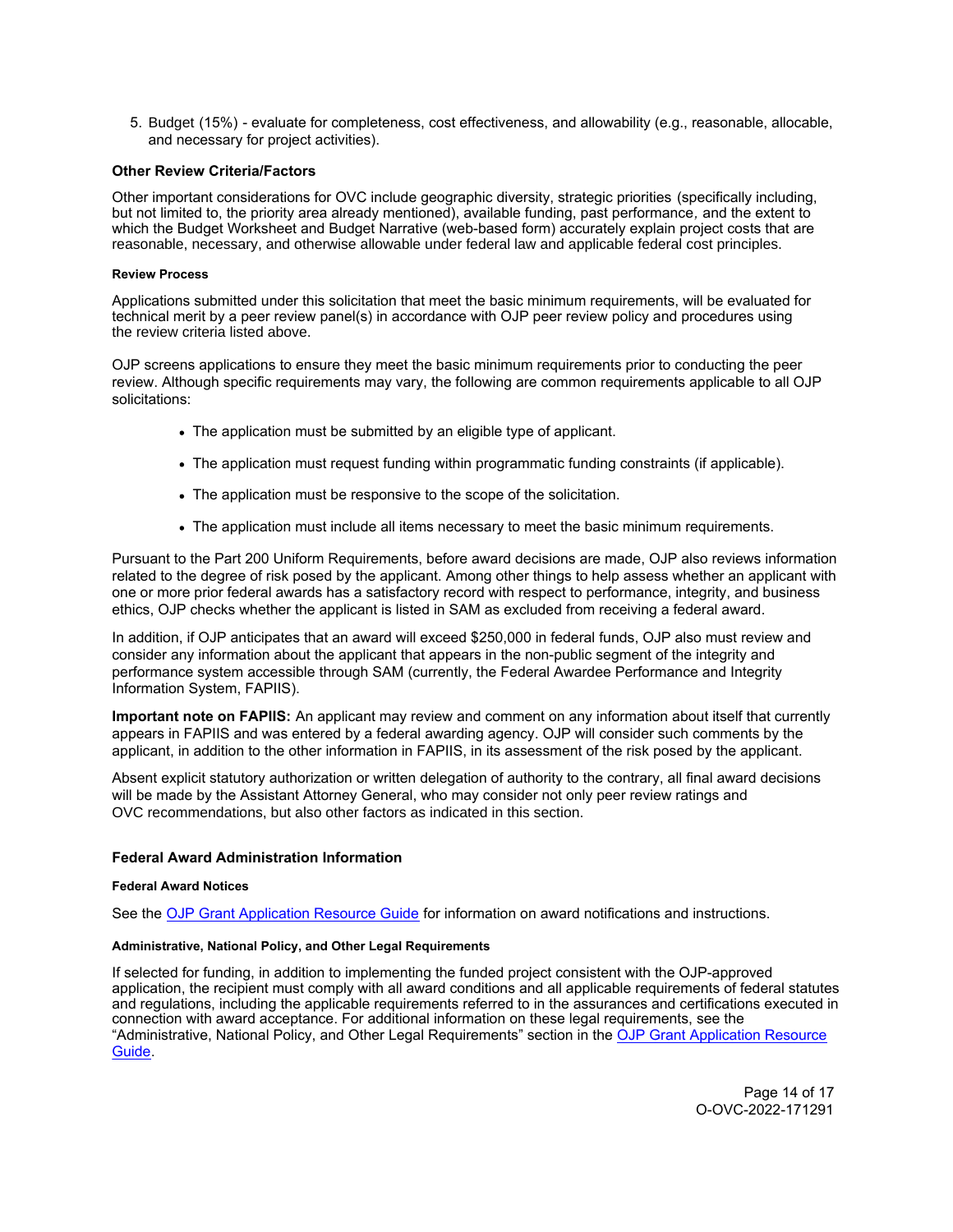## <span id="page-14-0"></span>**Information Technology (IT) Security Clauses**

An application in response to this solicitation may require inclusion of information related to information technology security. See the [OJP Grant Application Resource Guide](https://www.ojp.gov/funding/apply/ojp-grant-application-resource-guide#information-technology) for information on information technology security.

## **General Information about Post-Federal Award Reporting Requirements**

In addition to the deliverables described in the "Program Description" section, all award recipients under this solicitation will be required to submit certain reports and data.

Required reports. Award recipients typically must submit quarterly financial reports, semi-annual performance reports, final financial and performance reports, and, if applicable, an annual audit report in accordance with the Part 200 Uniform Requirements or specific award conditions. Future awards and fund drawdowns may be withheld if reports are delinquent. (In appropriate cases, OJP may require additional reports.)

See the [OJP Grant Application Resource Guide](https://www.ojp.gov/funding/apply/ojp-grant-application-resource-guide#general-information) for additional information on specific post-award reporting requirements, including performance measure data.

# **Federal Awarding Agency Contact(s)**

For OJP contact(s), see the solicitation cover page.

For contact information for [Grants.gov](https://Grants.gov), see the solicitation cover page.

For contact information for JustGrants, see the solicitation cover page.

# **Other Information**

#### **Freedom of Information and Privacy Act (5 U.S.C. 552 and 5 U.S.C. 552a)**

See the [OJP Grant Application Resource Guide](https://www.ojp.gov/funding/apply/ojp-grant-application-resource-guide#foia) for information on the Freedom of Information and Privacy Act (5 U.S.C. 552 and 5 U.S.C. 552a).

#### **Provide Feedback to OJP**

See the [OJP Grant Application Resource Guide](https://www.ojp.gov/funding/apply/ojp-grant-application-resource-guide#feedback) for information on how to provide feedback to OJP.

## **Performance Measures**

OVC will require award recipients to submit performance measure data quarterly in the Performance Management Tool, along with additional data performance measures designed for this program; and separately submit a semiannual performance report in JustGrants. Examples of the performance measures questionnaire can be found at [https://ovc.ojp.gov/funding/performance-measures-overview.](https://ovc.ojp.gov/funding/performance-measures-overview) OVC will provide further guidance on the post-award submission process, if selected for award.

#### **Application Checklist**

# **OVC FY 2022 Bridging Inequities – Legal Services and Victims' Rights Enforcement for Underserved Communities**

This application checklist has been created as an aid in developing an application. The DOJ Application [Submission Checklist](https://justicegrants.usdoj.gov/sites/g/files/xyckuh296/files/media/document/appln-submission-checklist.pdf) is another resource.

# **What an Applicant Must Do:**

*Prior to registering in [Grants.gov](https://Grants.gov):* 

Confirm your Entity's [System Award Management \(SAM\)](https://sam.gov/SAM/) Registration Information (see [OJP Grant](https://www.ojp.gov/funding/apply/ojp-grant-application-resource-guide#apply) 

Page 15 of 17 O-OVC-2022-171291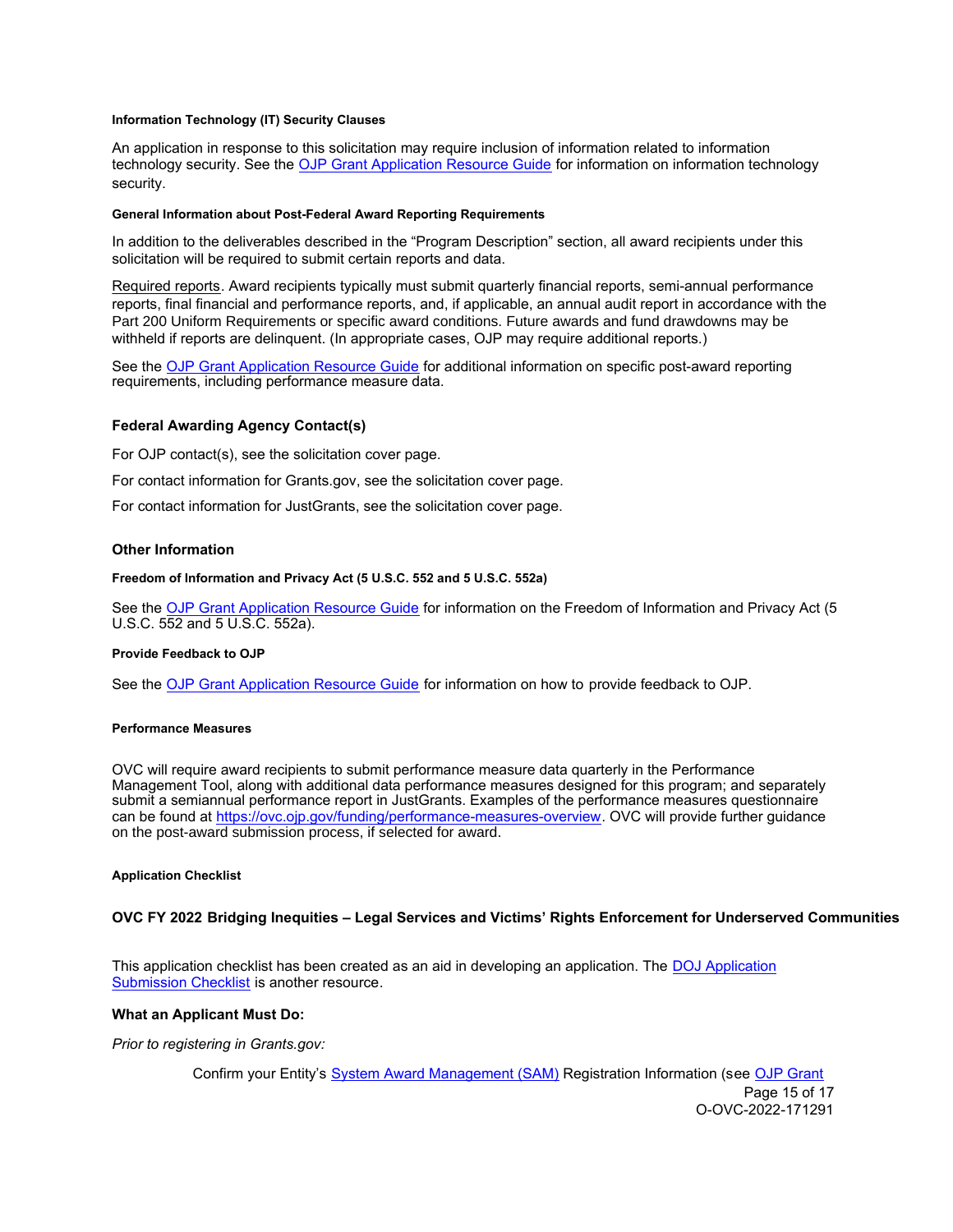# [Application Resource Guide\)](https://www.ojp.gov/funding/apply/ojp-grant-application-resource-guide#apply)

*To register in [Grants.gov](https://Grants.gov)*:

- Acquire an Authorized Organization Representative (AOR) and a [Grants.gov](https://Grants.gov) username and password (see [OJP Grant Application Resource Guide\)](https://www.ojp.gov/funding/apply/ojp-grant-application-resource-guide#apply)
- Acquire AOR confirmation from the E-Business Point of Contact (E-Biz POC) (see <u>OJP Grant</u> [Application Resource Guide\)](https://www.ojp.gov/funding/apply/ojp-grant-application-resource-guide#apply)

# *To find the funding opportunity:*

- Search for the funding opportunity in [Grants.gov](https://Grants.gov) using the opportunity number, Assistance Listing or keyword(s)
- Access the funding opportunity and application package (see Step 7 in the OJP Grant Application [Resource Guide\)](https://www.ojp.gov/funding/apply/ojp-grant-application-resource-guide#apply)
- Sign up for [Grants.gov](https://Grants.gov) email <u>notifications</u> (optional) (see <u>OJP Grant Application Resource Guide</u>)
- Read [Important Notice: Applying for Grants in Grants.gov](https://ojp.gov/funding/Apply/Grants-govInfo.htm)
- Read OJP policy and guidance on conference approval, planning, and reporting available at <https://www.ojp.gov/funding/financialguidedoj/iii-postaward-requirements#6g3y8> (see [OJP Grant](https://www.ojp.gov/funding/apply/ojp-grant-application-resource-guide#prior-approval)  [Application Resource Guide](https://www.ojp.gov/funding/apply/ojp-grant-application-resource-guide#prior-approval)

# **Overview of Post-Award Legal Requirements:**

Review the "[Overview of Legal Requirements Generally Applicable to OJP Grants and Cooperative](https://www.ojp.gov/funding/explore/legal-overview-awards)  [Agreements - FY 2022 Awards"](https://www.ojp.gov/funding/explore/legal-overview-awards) in the [OJP Funding Resource Center.](https://www.ojp.gov/funding/explore/legal-overview-awards)

# **Review Scope Requirement:**

The federal amount requested is within the allowable limit(s) of of \$5,000,000.

# **Review Eligibility Requirement:**

- Public and State controlled institutions of higher education
- Native American tribal governments (Federally recognized)
- Nonprofits having a 501(c)(3) status with the IRS, other than institutions of higher education
- Nonprofits that do not have a  $501(c)(3)$  status with the IRS, other than institutions of higher education
- Private institutions of higher education
- For profit organizations other than small businesses
- Other

# **Prepare to submit the Application for Federal Assistance standard form (SF)-424 and Disclosure of Lobbying Activities form (SF-LLL)**

- Review Information to complete the Application for Federal Assistance (SF-424) in [Grants.gov](https://Grants.gov)
- Complete Standard Applicant Information (SF-424 information from [Grants.gov\)](https://Grants.gov)
- Submit the **SF-424** and **SF-LLL** in [Grants.gov](https://Grants.gov)

*After the SF-424 and SF-LLL submission in [Grants.gov](https://Grants.gov)*, *receive [Grants.gov](https://Grants.gov) email notifications that:* 

- Submission has been received in [Grants.gov](https://Grants.gov)
- Submission has either been successfully validated or rejected with errors (see OJP Grant [Application Resource Guide\)](https://www.ojp.gov/funding/apply/ojp-grant-application-resource-guide#apply)

*If no [Grants.gov](https://Grants.gov) receipt and validation, or if error notifications are received:* 

Contact [theGrants.gov](https://theGrants.gov) Customer Support Hotline at 800-518-4726, 606-545-5035, [Grants.gov](https://www.grants.gov/web/grants/support.html)  [customer support,](https://www.grants.gov/web/grants/support.html) or [support@grants.gov](mailto:support@grants.gov) regarding technical difficulties (see [OJP Grant Application](https://www.ojp.gov/funding/apply/ojp-grant-application-resource-guide#apply)  [Resource Guide\)](https://www.ojp.gov/funding/apply/ojp-grant-application-resource-guide#apply)

*Receive email notification to complete application in JustGrants:*